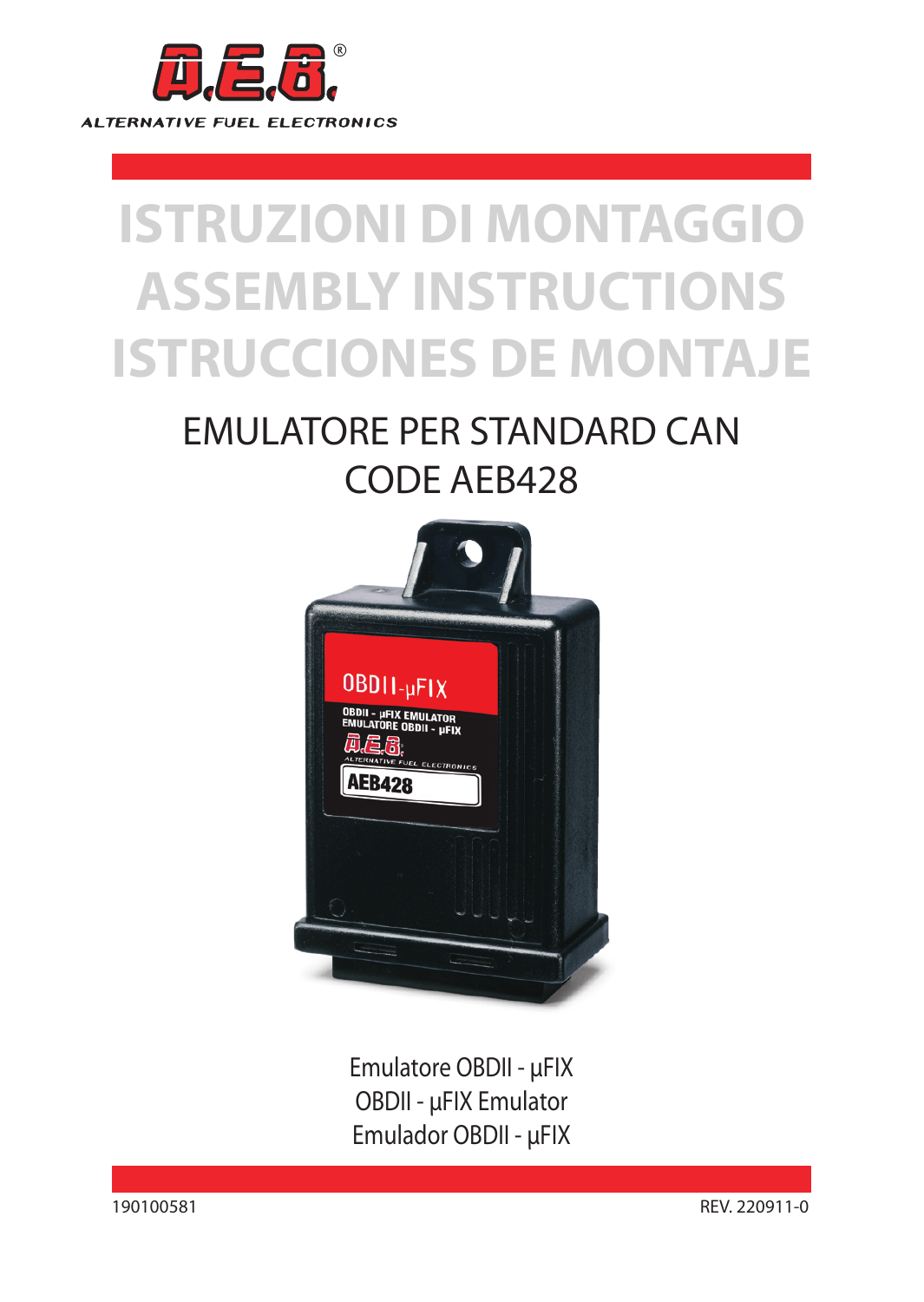# **INDICE**

### **ITALIANO**

 $\overline{2}$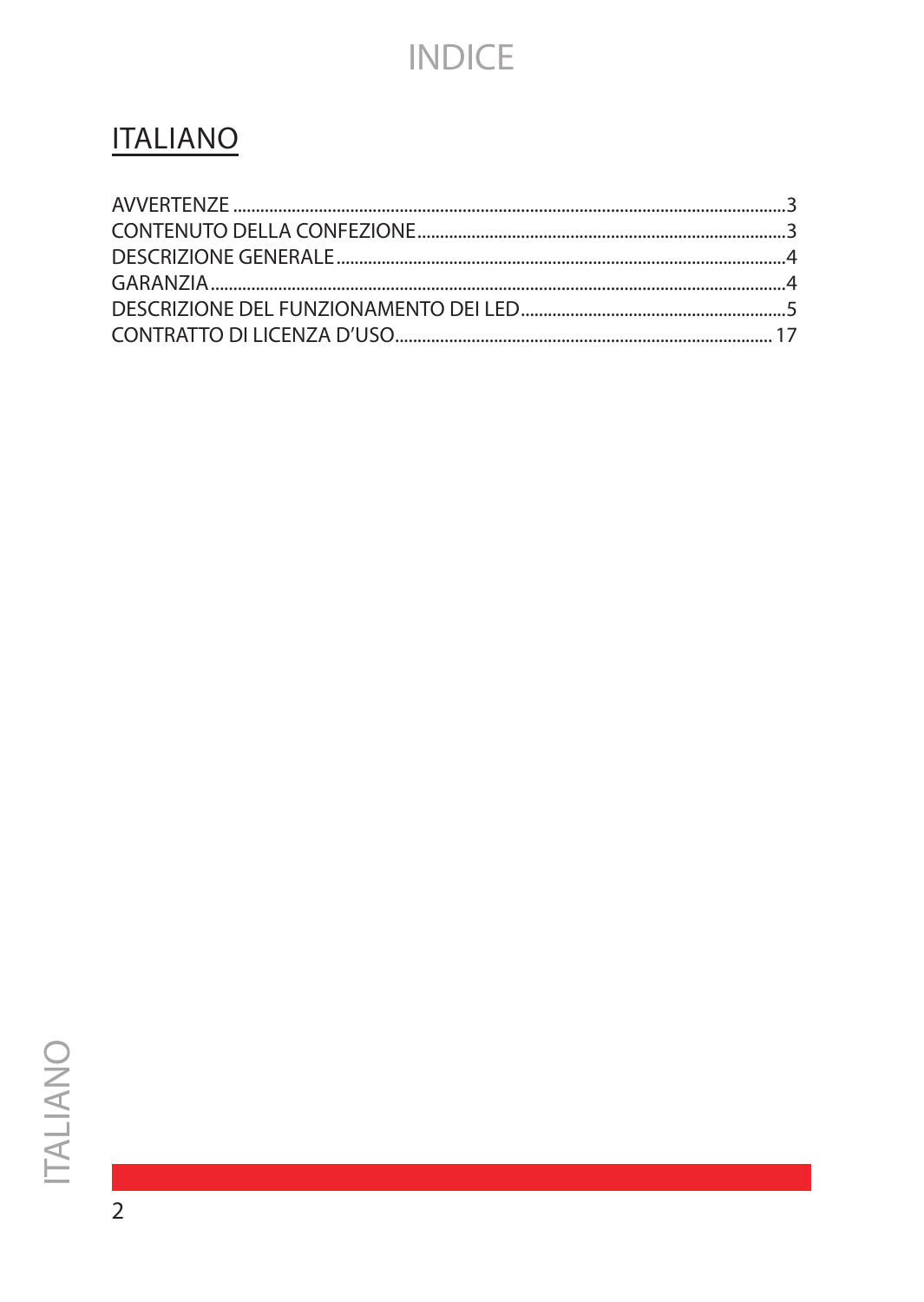### AVVERTENZE

<span id="page-2-0"></span>

- Installare in posizione verticale lontano da possibili infiltrazioni d'acqua.



- Installare lontano da eccessive fonti di calore (es. collettori di scarico).



- Installare lontano dalla bobina d'accensione e passare il cablaggio lontano dai cavi dell'alta tensione.



- Realizzare delle buone connessioni elettriche evitando l'uso dei "rubacorrente". Si tenga presente che la migliore connessione è la saldatura debitamente isolata.



- Non aprire per nessun motivo la scatola del Variatore, soprattutto con il motore in moto o il quadro inserito.

**L'A.E.B. declina ogni responsabilità per danni a cose e persone derivati dalla manomissione del propio dispositivo da parte di personale non autorizzato.**

#### **ATTENZIONE!**



Perché sia possibile effettuare alla vettura una diagnosi del sistema d'iniezione originale, è necessario che la vettura sia commutata a BENZINA.

### CONTENUTO DELLA CONFEZIONE

All'interno della confezione è presente:

- 1) N°1 Istruzione di montaggio
- 2) N°1 Centralina
- 3) N°1 Cablaggio di collegamento
- 4) N°1 Sacchetto accessori

ITALIANO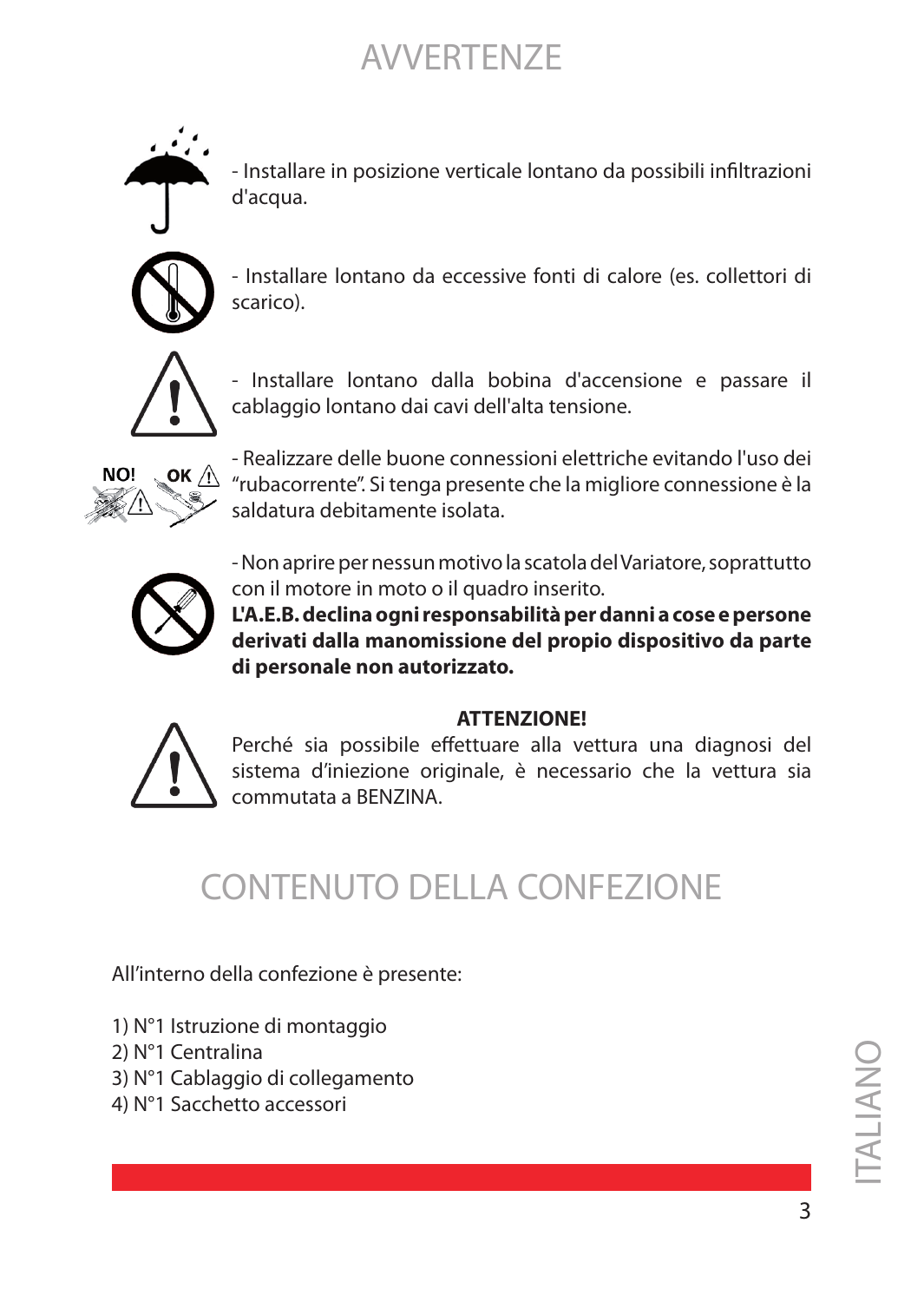# DESCRIZIONE GENERALE

<span id="page-3-0"></span>L'Emulatore "OBD II - µFIX" evita che si alteri la carburazione a Benzina durante il funzionamento a Gas. Questo impedisce che si accenda la spia di Check - Engine durante il funzionamento a Gas.

Esistono diversi emulatori in funzione delle diverse vetture, è quindi importante montare l'emulatore corretto.

Durante l'installazione dell'emulatore seguire attentamente le instruzioni di montaggio, un'errata connessione del cablaggio può causare dei malfunzionamenti dell'emulatore.

Sulle vetture che hanno gli scarichi separati con 2 Sonde Lambda prima dei catalizzatori, è importante identificare la sonda della bancata 1 e la sonda della bancata 2 per un corretto funzionamento dell'emulatore.

**N.B.: la bancata 1 è in corrispondenza del cilindro 1.**

### **ATTENZIONE**

**Con l'emulatore "OBD II - µFIX" il sistema diagnostico della vettura rimane attivo.**

**Di conseguenza se durante il funzionamento a GAS la carburazione non è corretta, la Sonda Lambda dopo il catalizzatore può rilevare un errore causando l'accensione della spia di CHECK - ENGINE.**

### **ATTENZIONE**

**Non utilizzare su vetture dotate di cambio automatico ( es. Ford Kuga 2.5 con cambio automatico ) perche l'emulatore potrebbe interferire con il funzionamento del cambio.**

### GARANZIA

*Il certificato di garanzia del prodotto è disponibile sul sito internet AEB (www.aeb.it) nella sezione prodotti/emulatori/AEB428.*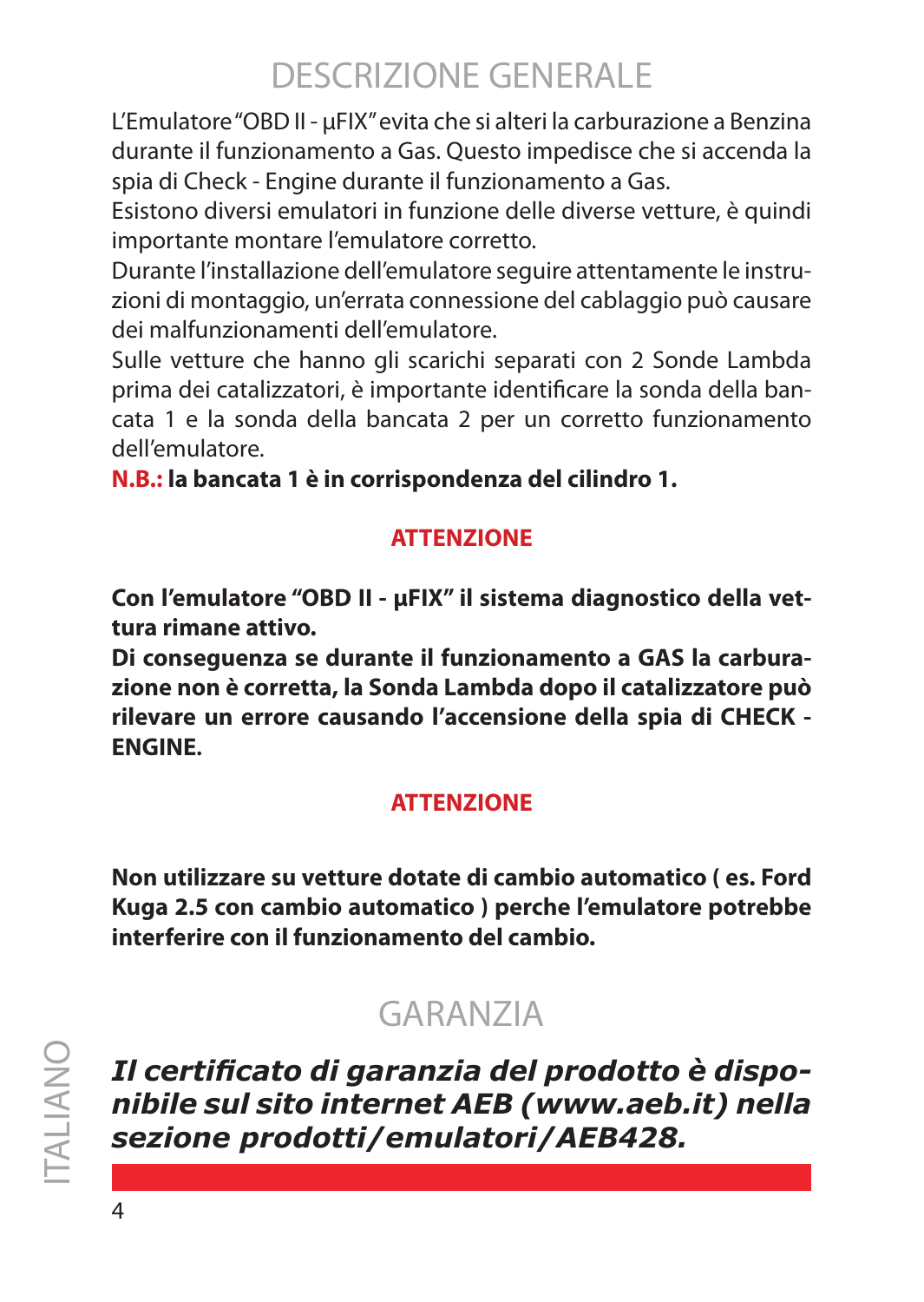<span id="page-4-0"></span>Nella parte superiore dell'emulatore vi sono tre LED, uno rosso, uno giallo e uno verde.

L'accensione dei LED fornisce le seguenti informazioni:

### **LED ROSSO E LED GIALLO**

**ACCESI** – Contemporaneamente, vi sono dei problemi di comunicazione (verificare il collegamento dei fili).

**SPENTI** – OK.

#### **LED VERDE**

**ACCESO** – Connessione OK.

**SPENTO** – Nessuna comunicazione in corso.

### **LED GIALLO**

**ACCESO** – Funzionamento a BENZINA, il led rimane sempre acceso.

**SPENTO** – OK, funzionamento a GAS.

**N.B. Se il led GIALLO, durante il funzionamento a GAS, rimane acceso significa che vi sono dei problemi di comunicazione quindi controllare il collegamento dei fili, oppure il dispositivo installato non è compatibile.**

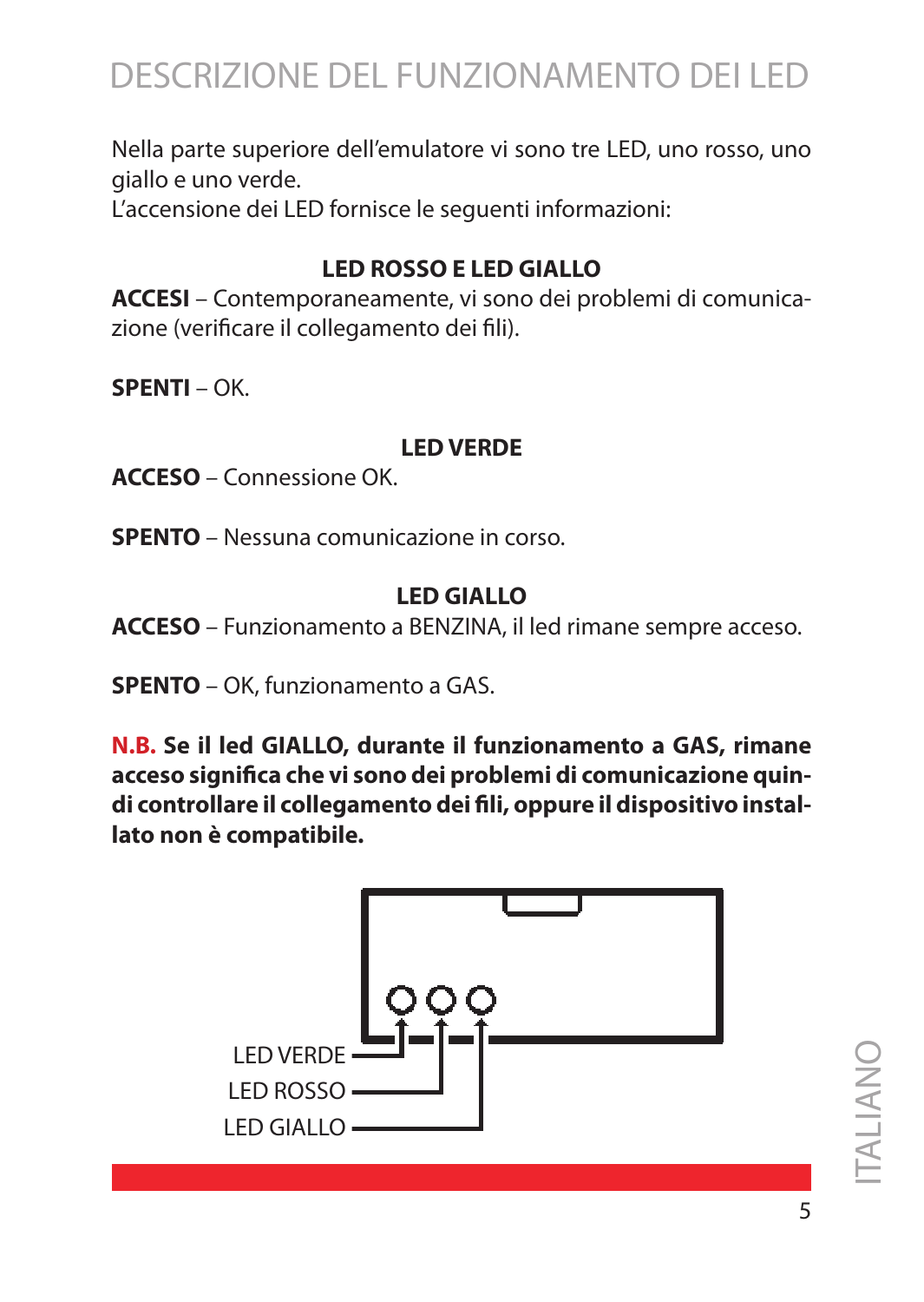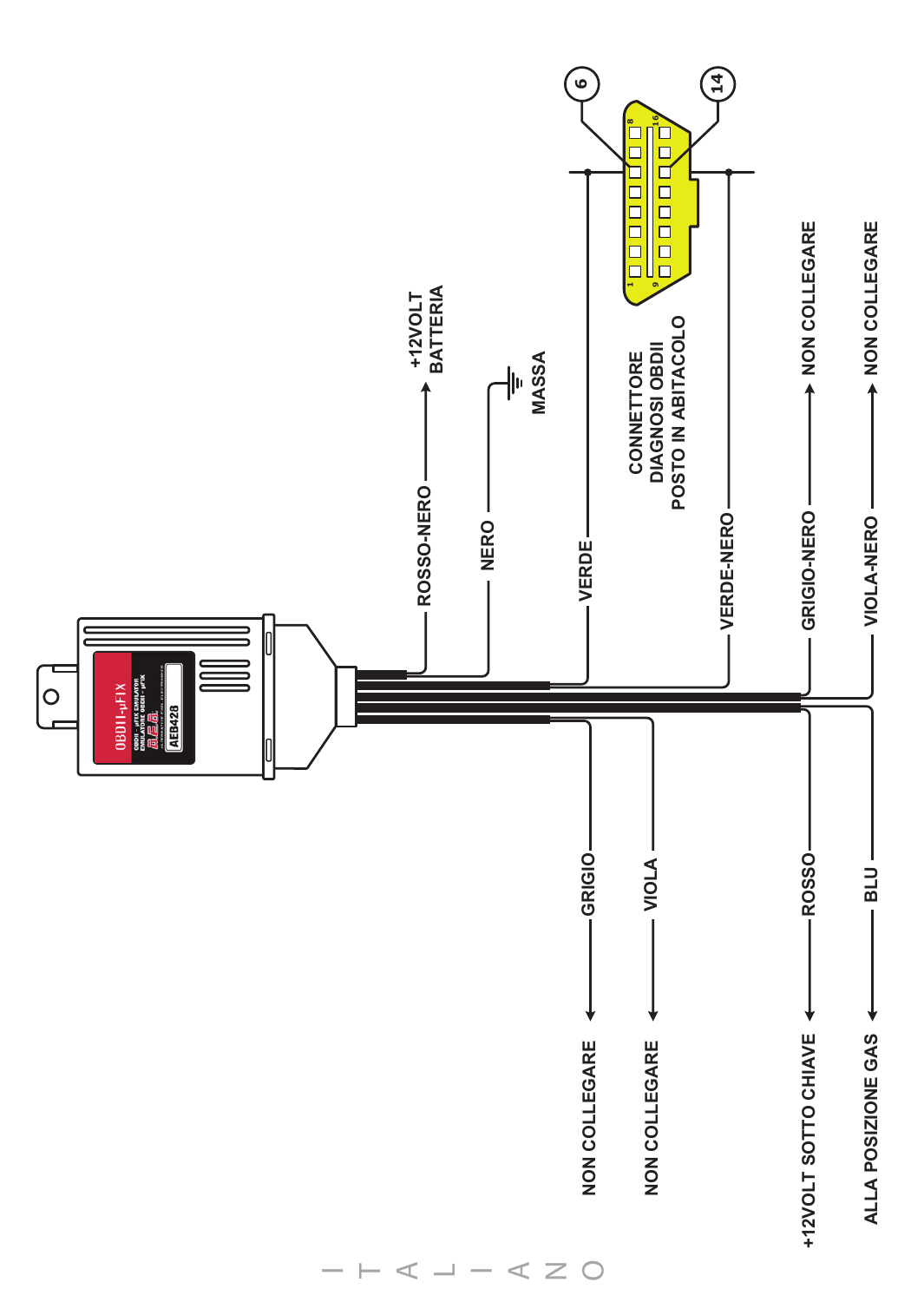### **INDEX**

### **ENGLISH**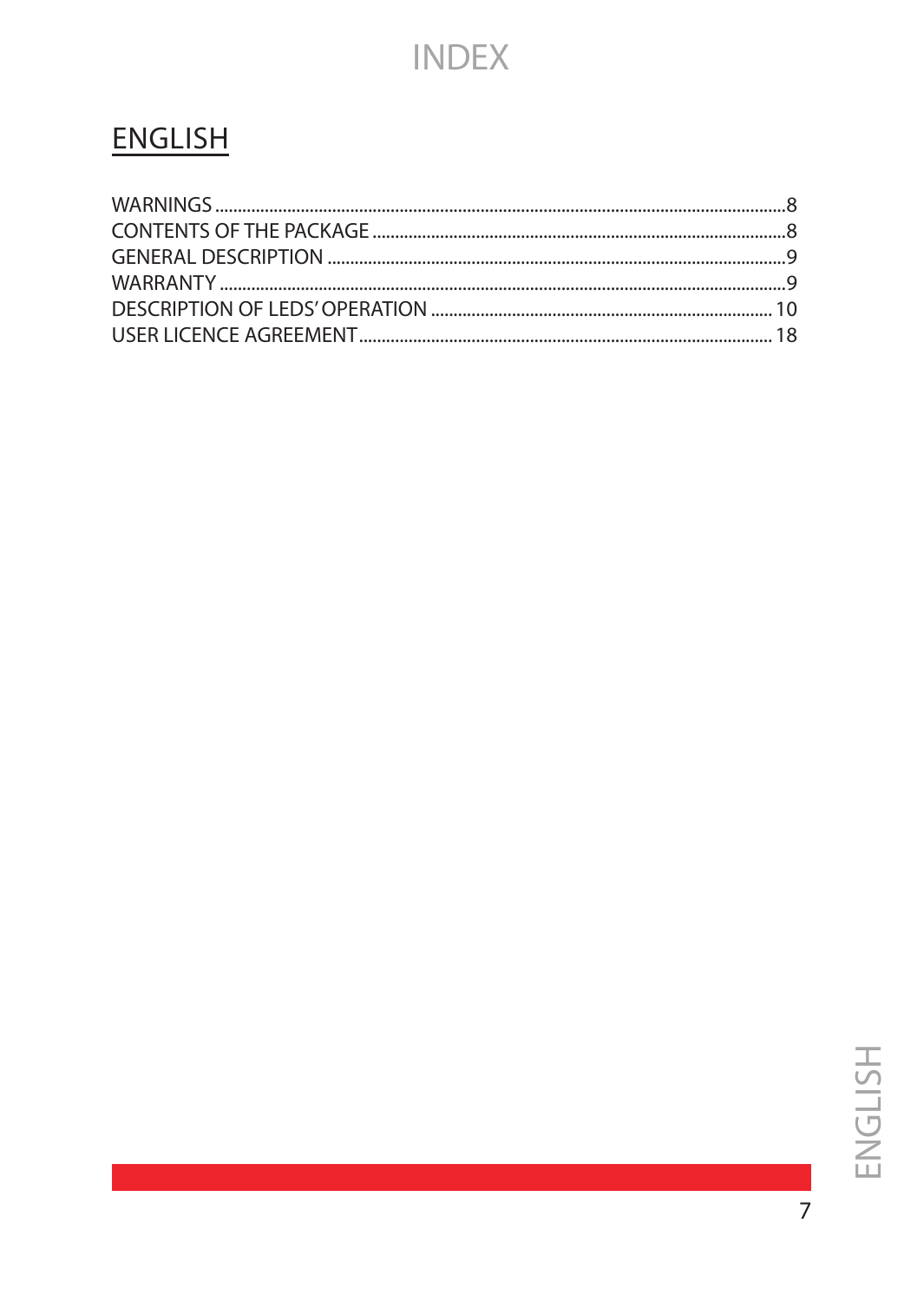

- Install vertically away from possible water leaks.

<span id="page-7-0"></span>

- Install away from excessive heat sources (e.g. exhaust manifolds).



- Install away from the ignition coils and route the wiring harness away from high voltage wires.



- Make good electrical connections without using cable clamps. Remember that the best connection is a duly insulated soldering.

- Do not open the timing advance processor casing for any reason whatsoever, especially when the engine is running or the panel is switched on.

**A.E.B. shall not be held liable for damage to things or people caused by unauthorised personnel tampering with the device.**

#### **WARNING**



To perform a diagnosis of the OEM petrol injection system, it is necessary for the vehicle to be operating on PETROL.

# CONTENTS OF THE PACKAGE

The package contains:

- 1) No.1 Assembly instruction manual
- 2) No.1 Control unit
- 3) No.1 Connection wiring harness
- 4) No.1 Bag of accessories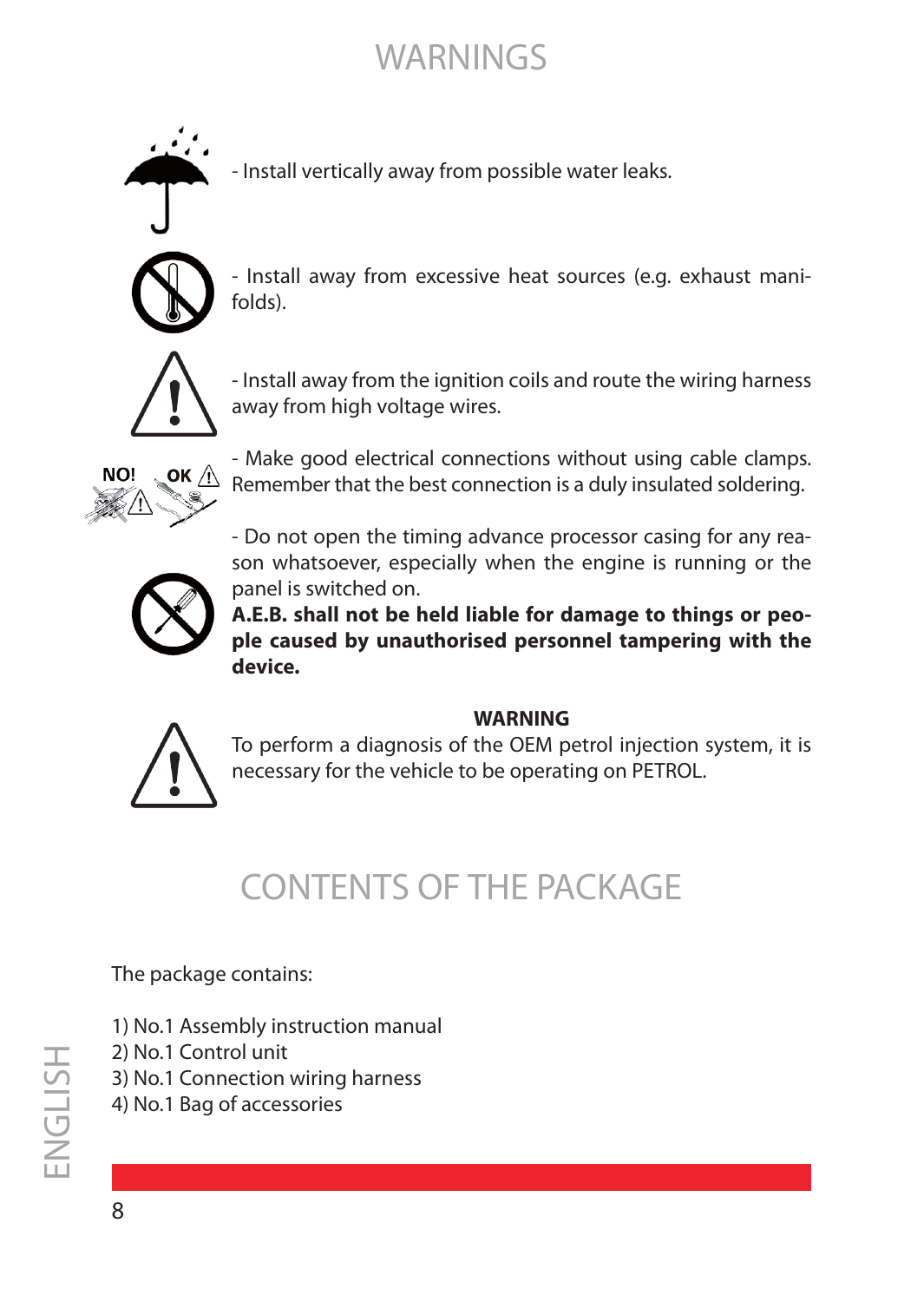## GENERAL DESCRIPTION

<span id="page-8-0"></span>The "OBD II - µFIX" emulator avoids alteration of petrol carburation during Gas operation. This avoids the Check - Engine warning light from turning on during Gas operation.

There exist many types of emulators according to different types of vehicles, it is therefore important to assembly the correct one.

Carefully follow the assembly instructions during the installation of the emulator.

A wrong connection could cause malfunctions of the emulator.

Moreover, in the case of vehicles provided with dual exhaust system, thus two sensors upstream of the catalytic converters, it is important to identify the O2 sensor for bank 1 and the O2 sensor for bank 2 in order to allow the simulator to work correctly.

**NOTE: the bank 1 corresponde to cylinder 1**.

### **WARNING**

**The "OBD II - µFIX" simulator allows the vehicle's on - board diagnostic system to remain operational. Therefore, if the carburetion is not correct during the alternative fuel operation, the oxygen sensor located downstream of the catalytic converter can still trigger the engagement of the check - engine light.** 

### **WARNING**

**Do not use on cars with automatic transmission (eg Ford Kuga 2.5 with automatic gearbox) because the emulator may interfere with the functioning of the transmission device.**

### **WARRANTY**

*The warranty certificate is available on the website AEB (www.aeb.it) in the products section/emulators/AEB428.*

ENGLISHHSLIPNE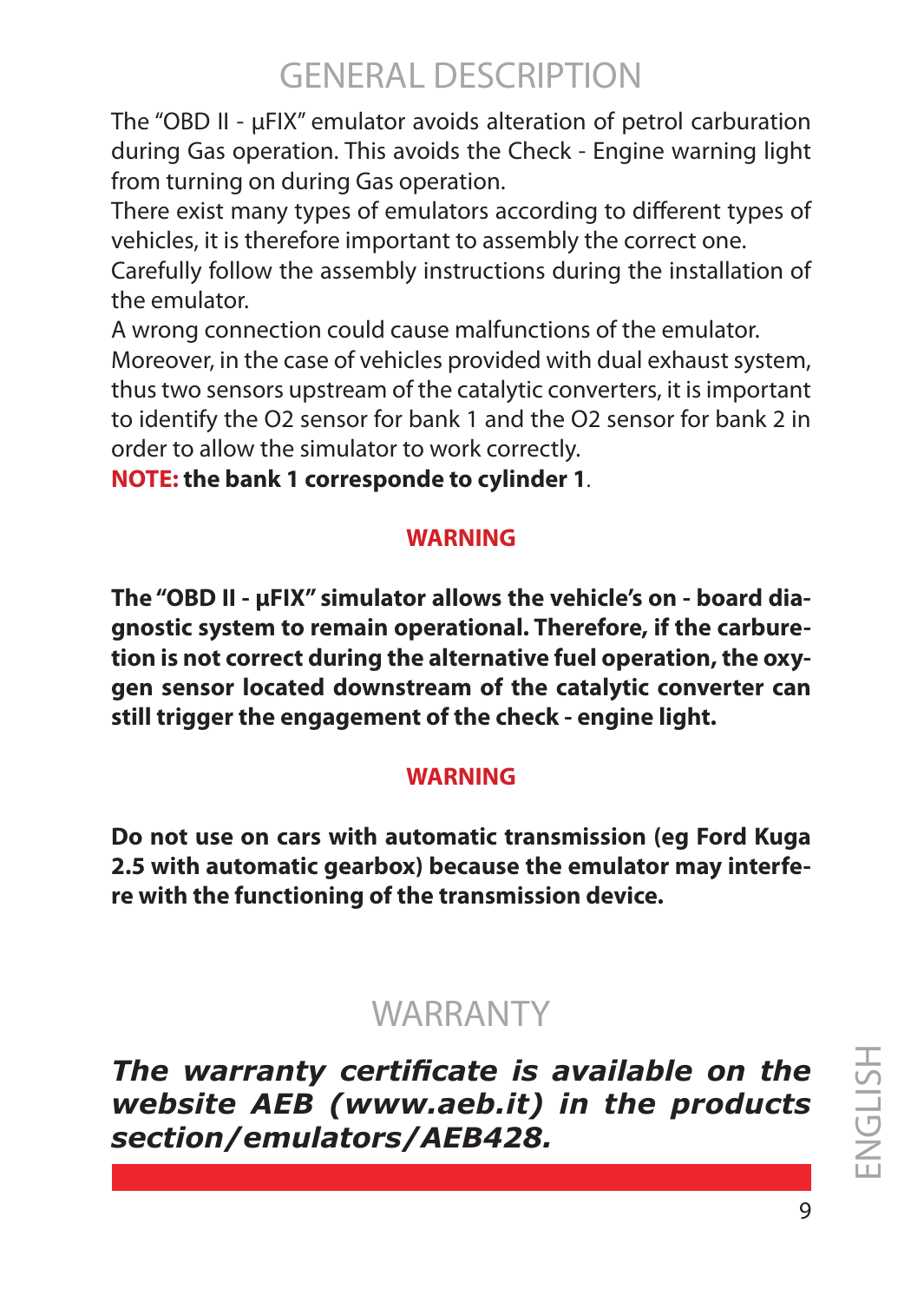# DESCRIPTION OF LEDS' OPERATION

<span id="page-9-0"></span>In the emulator upper part there are three LEDs, one red, one yellow and one green LED.

The LED switching on gives the following information:

### **RED LED AND YELLOW LED**

**ON** – At the same time: Communication problems (check the wiring).

**OFF** – OK.

### **GREEN LED**

- **ON** Connection OK.
- **OFF** No communication.

### **YELLOW LED**

**ON** – GASOLINE operation; the led remains always ON.

**OFF** – OK, GAS operation.

**NOTE: If during the GAS operation the YELLOW LED remains ON, this means that there are communication problems, therefore it is necessary to check the wiring or the installed device is not compatible.**

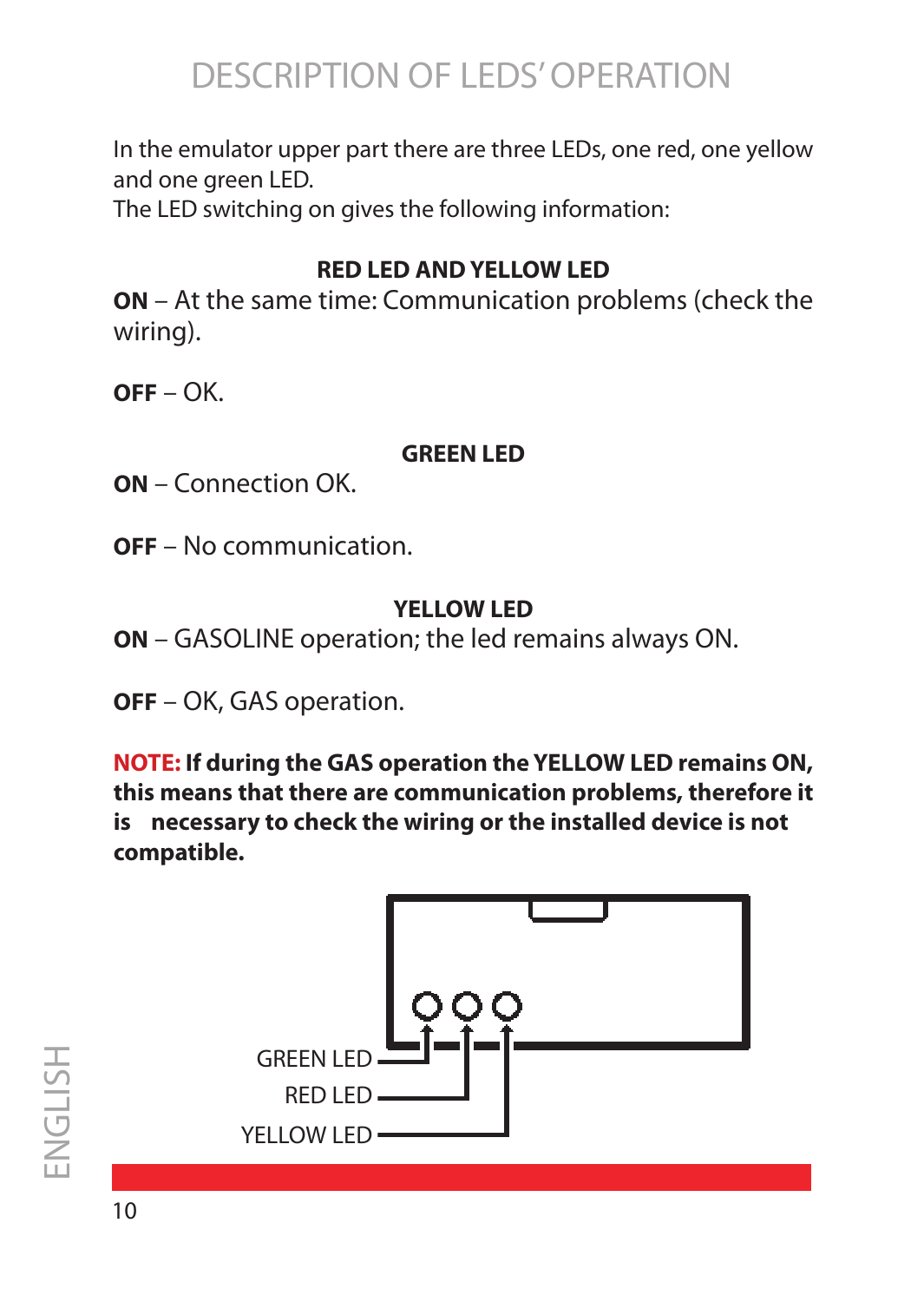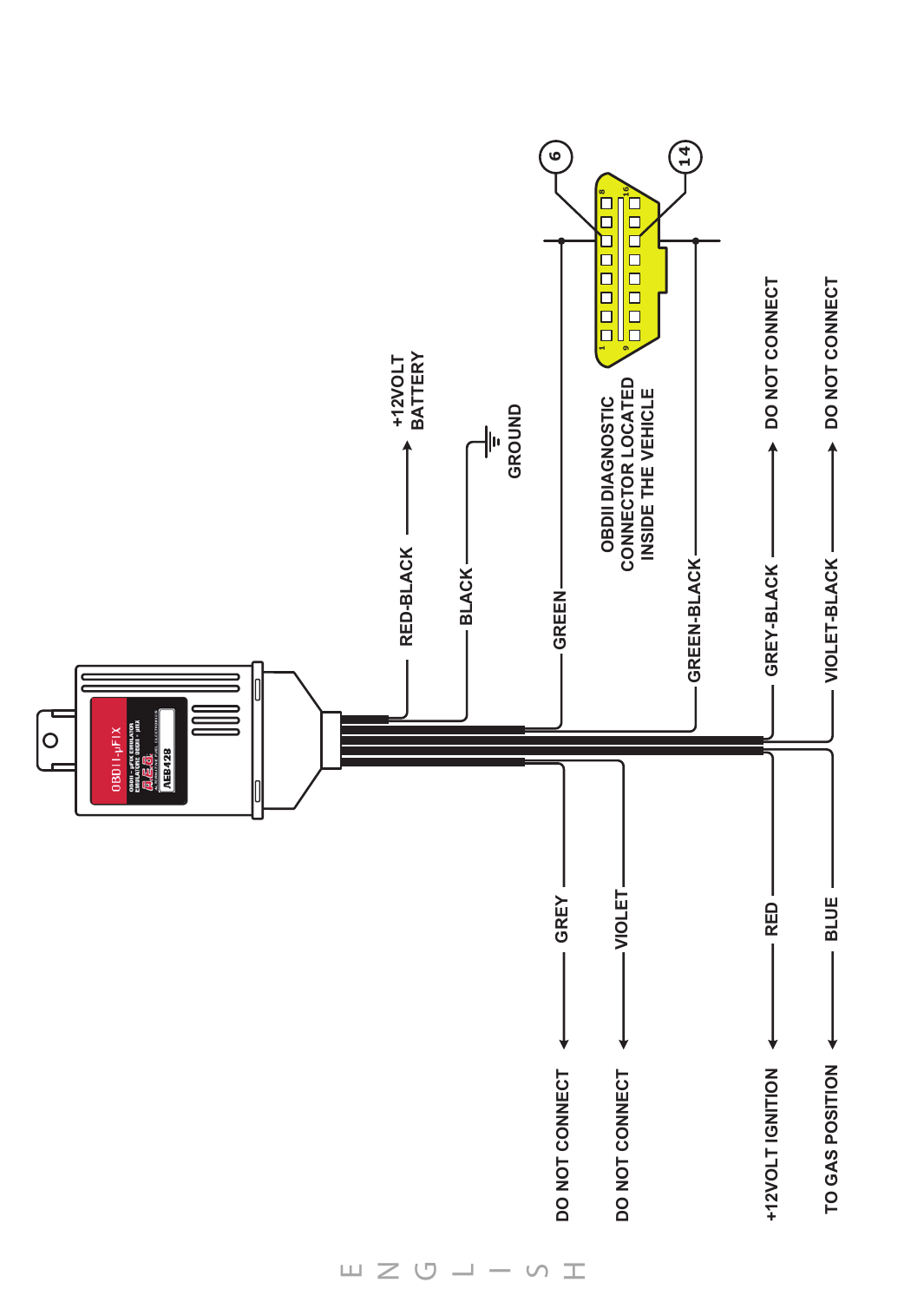# ÍNDICE

# **ESPAÑOL**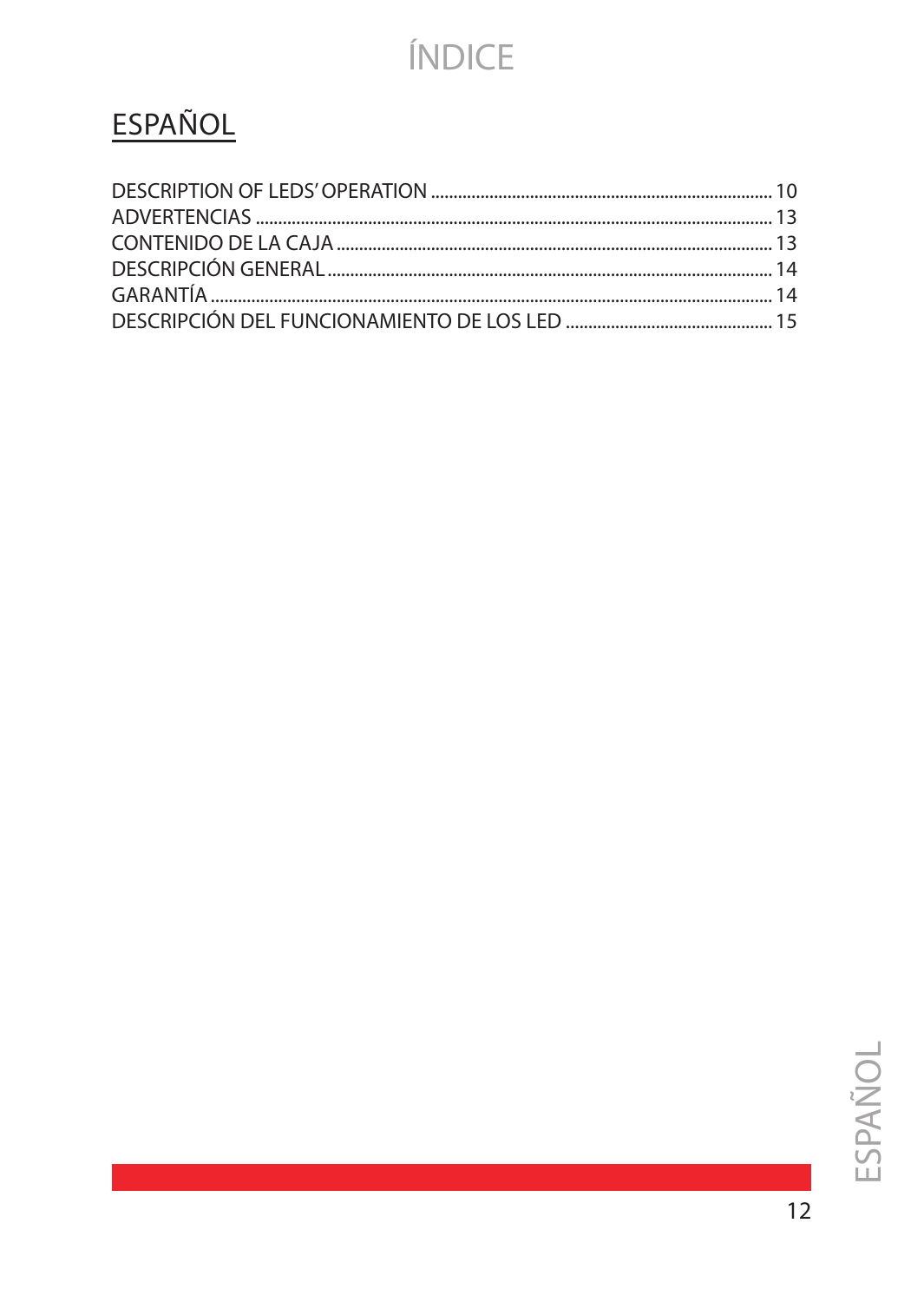### ADVERTENCIAS

<span id="page-12-0"></span>

- Instalar en posición vertical alejado de posibles filtraciones de agua.



- Instalar alejado de excesivas fuentes de calor (por ej. colectores de escape).



- Instalar alejado de la bobina de encendido y hacer pasar el cableado alejado de los cables de la alta tensión.



- Realizar unas buenas conexiones eléctricas evitando el uso de los "ladrones". Téngase presente que la mejor conexión es la soldadura debidamente aislada.



- No abrir, por ningún motivo, la caja del variador, sobre todo con el motor en marcha o con el cuadro encendido.

**A.E.B. rehúsa cualquier responsabilidad ante daños a cosas y personas derivados de la alteración del propio dispositivo por parte de personal no autorizado.**

#### **CUIDADO**



Para que sea posible efectuar un diagnóstico del sistema original del coche es necesario que conmuten el coche a GASOLINA.

# CONTENIDO DE LA CAJA

#### Dentro de la caja hay:

- 1) N°1 Instrucciones de montaje
- 2) N°1 Centralita
- 3) N°1 Cableado de conexión
- 4) N°1 Bolsa de accesorios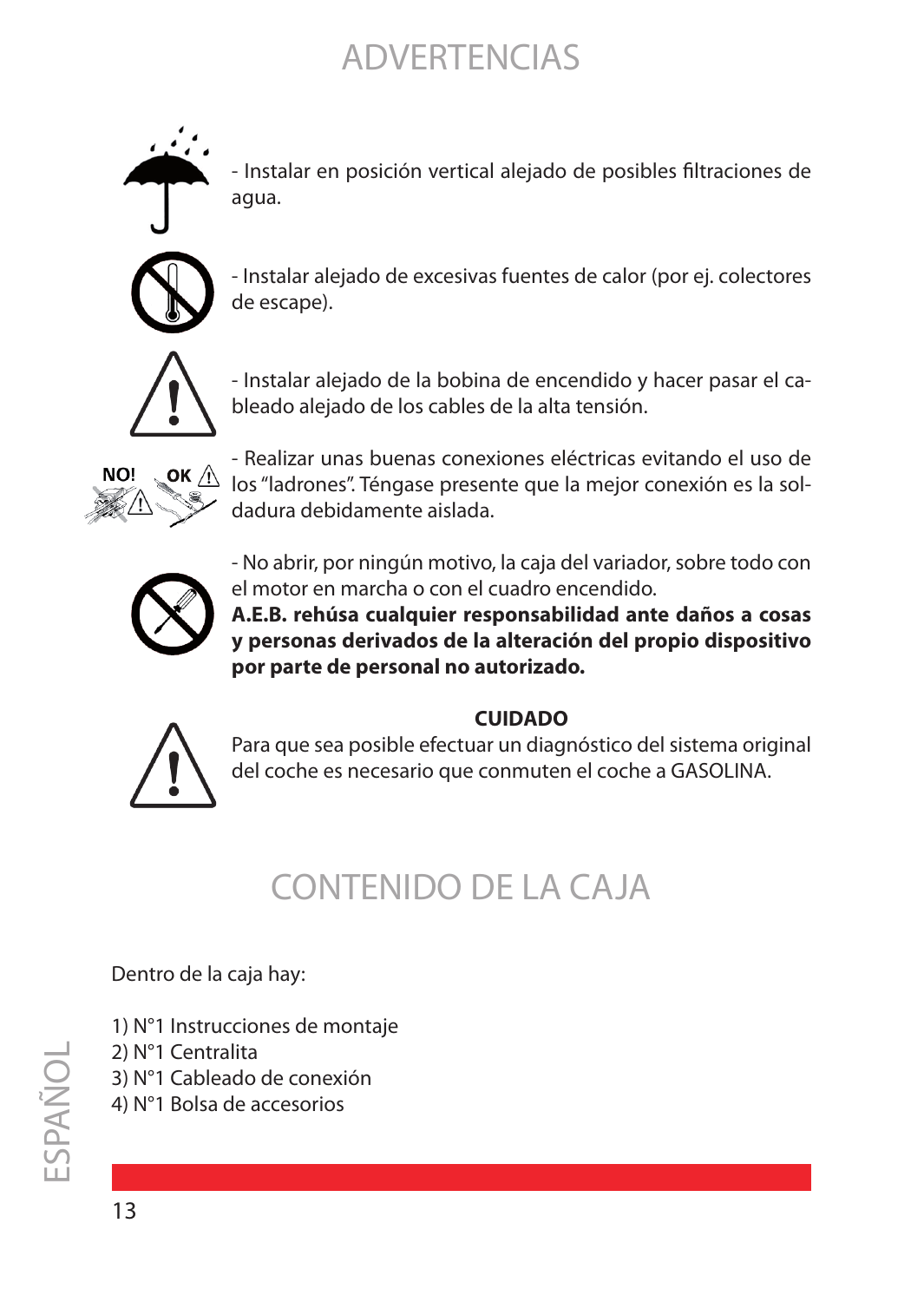# DESCRIPCIÓN GENERAL

<span id="page-13-0"></span>El emulador "OBD II - µFIX" evita la alteracion de la carburación a gasolina durante el funcionamiento a gas. Esto impide que se encienda la luz de alarma de Check - Engine durante el funcionamiento a gas. Existen diferentes emuladores en función de los diferentes coches; es por lo tanto importante montar el emulador correcto.

Durante la instalación del emulador sigan con cuidado las instrucciones de montaje: una errata conexión del cableado puede causar malfuncionamientos del emulador.

En los coches que tienen los tubos de escape separados con 2 Sondas Lambda antes del catalizador, es muy importante que identifiquen la sonda de la línea 1 y la sonda de la línea 2 para asegurar el funcionamiento correcto del emulador.

**NOTA: La linea 1 se encuentra en correspondencia del cilindro 1.**

### **¡CUIDADO!**

**Con el emulador "OBD II - µFIX", el sistema diagnóstico del coche permanece activo.**

**De consecuencia, si durante el funcionamiento a GAS, la carburación no es correcta, la Sonda Lambda después del catalizador podría detectar un error provocando el encendido de la luz de alarma CHECK - ENGINE**.

### **¡CUIDADO!**

**No lo use en vehículos con transmisión automática (por ejemplo, Ford Kuga 2.5 con transmisión automática), ya que el emulador puede interferir con el funcionamiento de la transmisión.**

# GARANTÍA

*El certificado de garantía está disponible en la página web AEB (www.aeb.it) en los productos section/emuladores/AEB428.*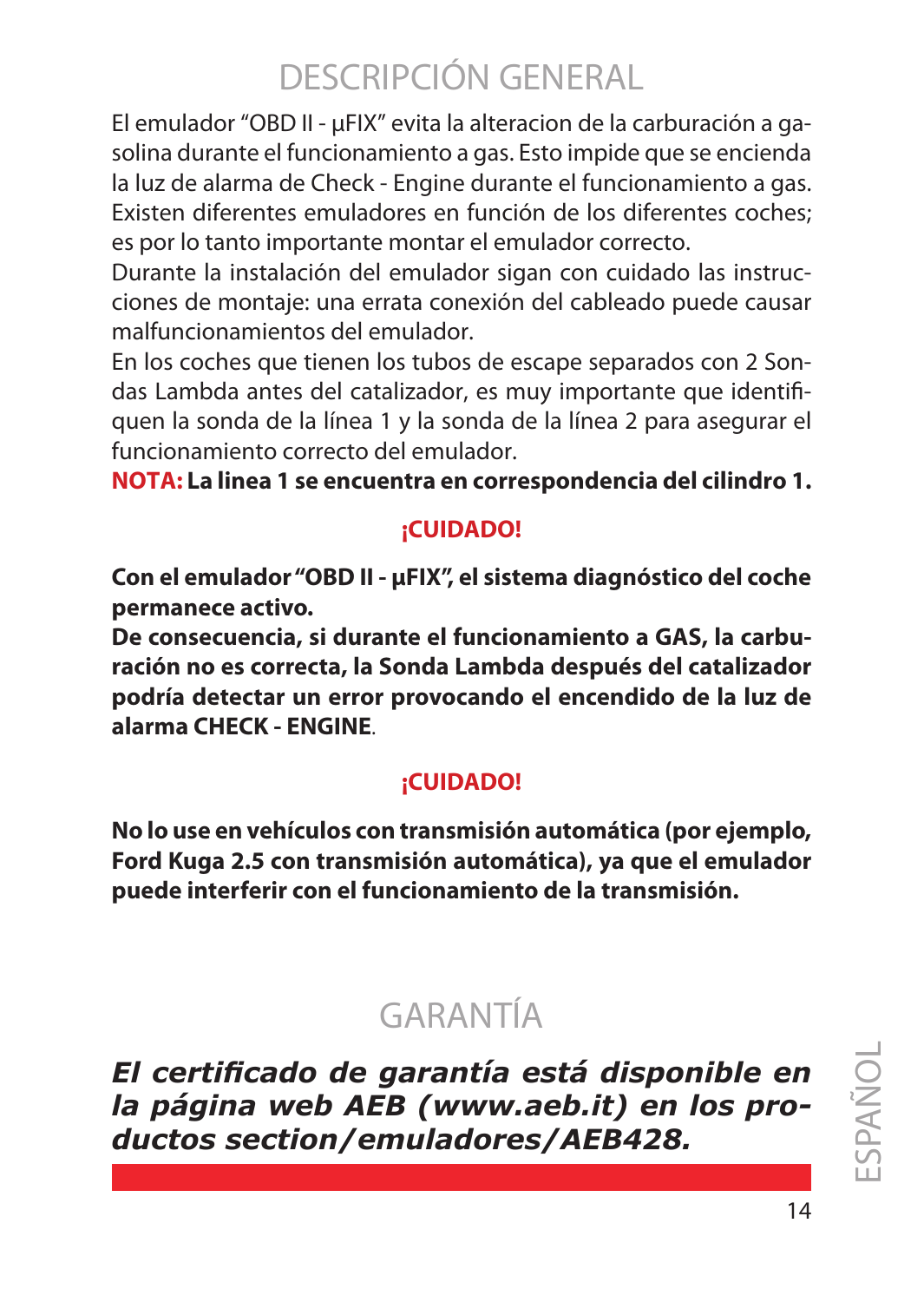# <span id="page-14-0"></span>DESCRIPCIÓN DEL FUNCIONAMIENTO DE LOS LED

En la parte superior del emulador hay tres LED, rojo, amarillo y verde. El encendido de los LED transmite la información siguiente:

### **LED ROJO Y LED AMARILLO**

**ENCENDIDOS** - Contemporáneamente, hay problemas de comunicación (verifiquen la conexión de los hilos).

**APAGADOS** - OK.

### **LED VERDE**

**ENCENDIDO** - Conexión OK.

**APAGADO** - Ninguna comunicación en curso.

### **LED AMARILLO**

**ENCENDIDO** - Funcionamiento a GASOLINA, el led permanece constantemente encendido.

**APAGADO** - OK, funcionamiento a GAS.

**NOTA: El permanecer encendido del led AMARILLO, durante el funcionamiento a GAS, indica que hay problemas de comunicación y por lo tanto controlen la conexión de los hilos, o que el dispositivo instalado no es compatible.**

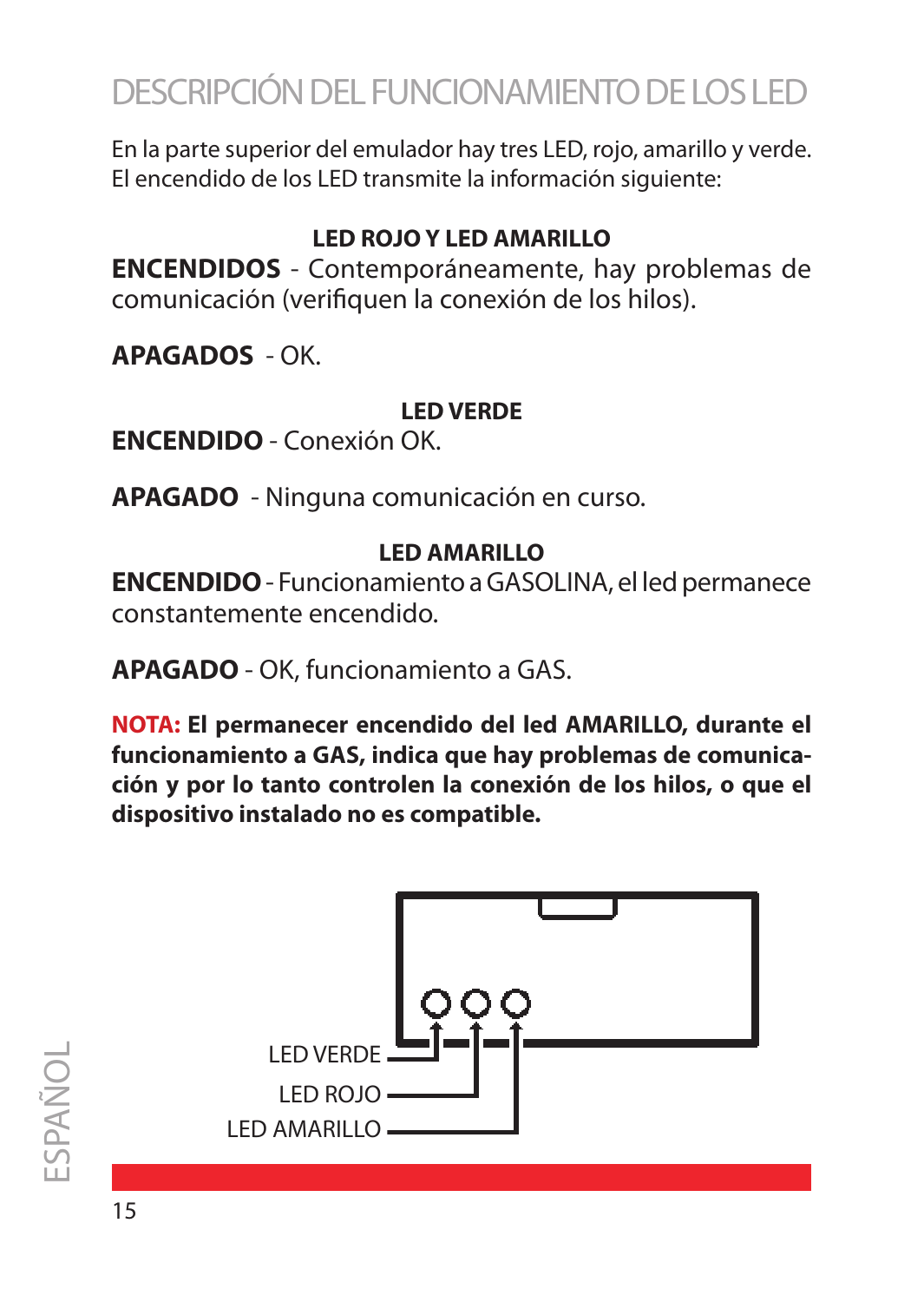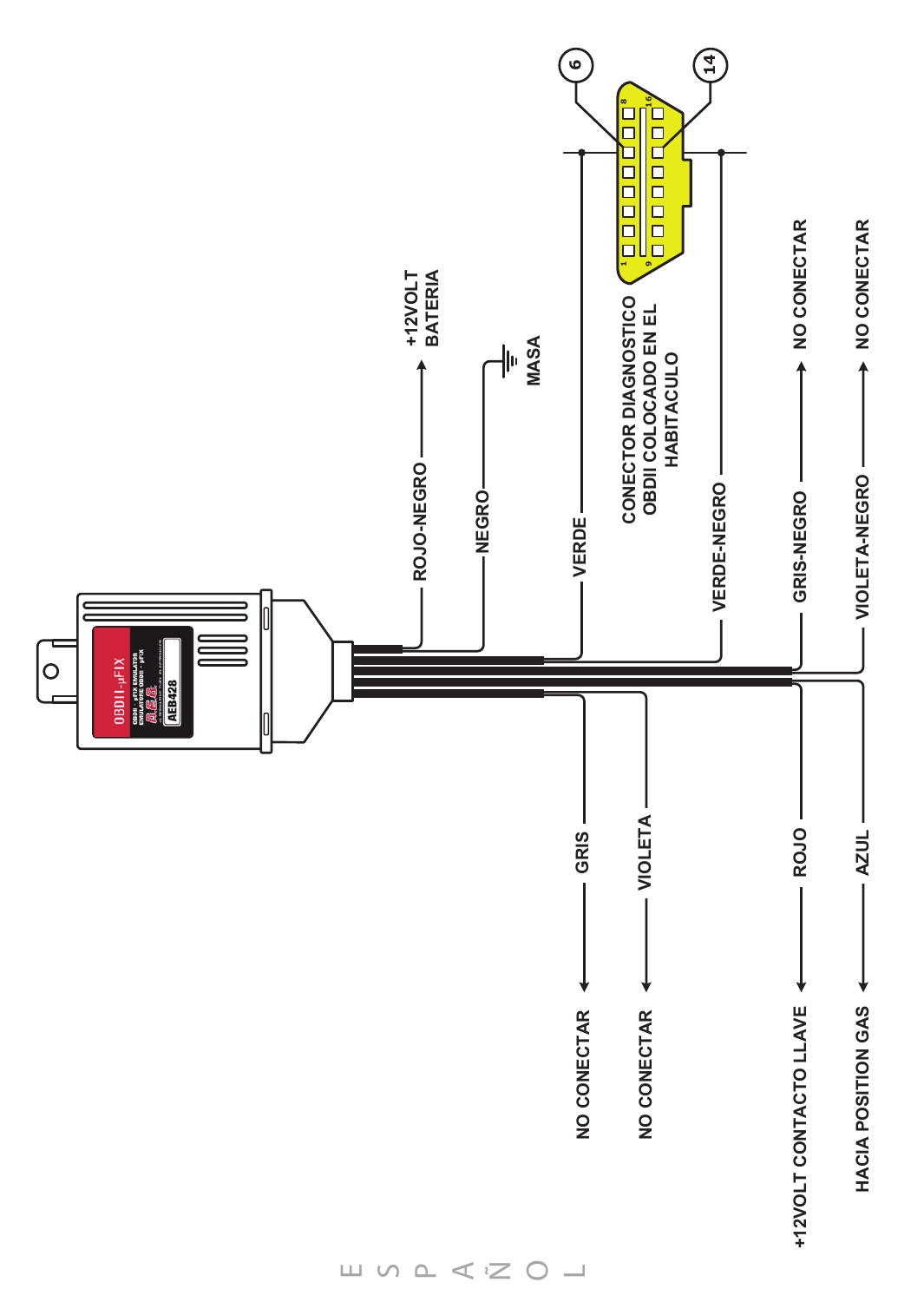# CONTRATTO DI LICENZA D'USO

<span id="page-16-0"></span>

Leggere con attenzione le seguenti condizioni generali.<br>Si precisa che le seguenti condizioni si intendono integralmente conosciute ed accettate al momen-<br>to dell'utilizzo del prodotto.

#### Oggetto del contratto

A.E.B. S.p.A. conserva la proprietà sul software (d'ora d'innanzi denominato "PROGRAMMA") conte- nuto all'interno del prodotto A.E.B. da Voi acquistato.

Con la vendita del prodotto A.E.B. S.p.A. non cede alcun diritto sul PROGRAMMA ,ma solo la facoltà<br>di utilizzo quale utente finale dello stesso, secondo le modalità di cui alle presenti condizioni genedi utilizzo quale utente finale stesso, secondo le ulteriori condizioni e avvertenze presenti nel manuale d'uso.

A.E.B. S.p.A. è la sola titolare dei diritti di privativa sul PROGRAMMA, dei diritti morali e di utilizza- zione economica, ivi compresi il diritto di riproduzione, traduzione, adattamento, trasformazione, modificazione e distribuzione, sotto qualsiasi forma e senza limitazione alcuna, compresa la vendita

e la locazione anche di sue copie e delle sue versioni modificate od aggiornate.<br>A.E.B. S.p.A. è, altresì, titolare del diritto di proprietà su tutti i codici oggetto e su tutti i codici sor-<br>gente del PROGRAMMA.

Tutte le tecniche, gli algoritmi e i procedimenti contenuti nel Programma e nella relativa documen-<br>tazione sono informazioni riservate di proprietà di A.E.B. S.p.A..<br>Il Licenziatario non potrà in alcun modo disporre dei c

Il Licenziatario non potrà in alcun modò disporre dei codici oggetto e di codici sorgente, né farne og-<br>getto di licenza o consentirne l'elaborazione, o impegnarne od altrimenti trasferire o in qualsivoglia<br>altro modo rend

Il Licenziatario non potrà concedere in locazione o in leasing il PROGRAMMA o parte di esso.

#### Utilizzo del PROGRAMMA

Il Licenziatario non potrà riprodurre, tradurre, adattare, trasformare, modificare il PROGRAMMA o

qualsiasi parte in esso contenuta, né potrà incaricare terzi di eseguire tali attività. Il Licenziatario non potrà copiare, nemmeno parzialmente, i manuali relativi al PROGRAMMA e l'eventuale materiale aggiuntivo (diagrammi logici o di flusso, ecc.) e non potrà consentirne l'uso a terzi.<br>
a terzi.<br>
Il Licenziatario non potrà decodificare, decompilare, disassemblare, modificare o tradurre il PRO-

Il Licenziatario non potrà decodificare, decompilare, disassemblare, modificare o tradurre il PRO- GRAMMA, salvo quanto espressamente previsto da norme inderogabili di legge.

Il PROGRAMMA è concesso in licenza d'uso quale prodotto unitario.

Le sue singole parti componenti non possono essere separate per l'utilizzo in ambienti di elabora- zione distinti o da parte di soggetti diversi dal Licenziatario.

In nessun caso A.E.B. S.p.A. sarà ritenuto responsabile dei danni diretti ed indiretti (inclusi il danno per perdita o mancato guadagno o risparmio, o interruzione dell'attività, perdita di informazioni o dati) derivante da una non corretta installazione del software o da un suo utilizzo non conforme alle

indicazioni riportate nel manuale d'istruzione. Dal momento di interruzione della licenza o dallo scioglimento, per qualsiasi ragione verificatosi, del presente contratto, rimane fermo il divieto d'uso, duplicazione o manipolazione del PROGRAMMA; il Licenziatario sarà altresì tenuto ad osservare l'obbligo di confidenzialità per 5 anni dalla cessazione del presente contratto.

Marchio<br>Tutti i marchi registrati e non, come ogni segno distintivo o denominazione, apposto sul PROGRAM-Tutti i marchi registrati e non, come ogni segno distintivo o denominazione, apposto sul PROGRAM- MA e sulla relativa documentazione, restano di proprietà di A.E.B. S.p.A. senza che dalla stipulazione del presente contratto derivi al Licenziatario alcun diritto sui medesimi.

#### Terzi, collaboratori e dipendenti del Licenziatario

Il Licenziatario si obbliga a far sì che quanti (dipendenti, collaboratori, clienti, fornitori, agenti) hanno<br>accesso al PROGRAMMA si vincolino al rispetto di tutti gli impegni qui assunti dallo stesso Licen-<br>ziatario.

Resta inteso che il Licenziatario rimane responsabile per qualsiasi inadempimento ascrivibile a colo- ro che hanno avuto accesso al PROGRAMMA.

#### Foro competente

Foro competente a conoscere delle controversie relative all'interpretazione ed applicazione del pre- sente contratto è il foro di Reggio Emilia.

Legge applicabile La legge applicabile al presente contratto è la legge italiana.

Per quanto non espressamente disciplinato troveranno applicazione le norme del codice civile ita- liano.

La nullità di una o più condizioni contenute nella presente licenza d'uso non comporterà in principio la nullità dell'intero contratto.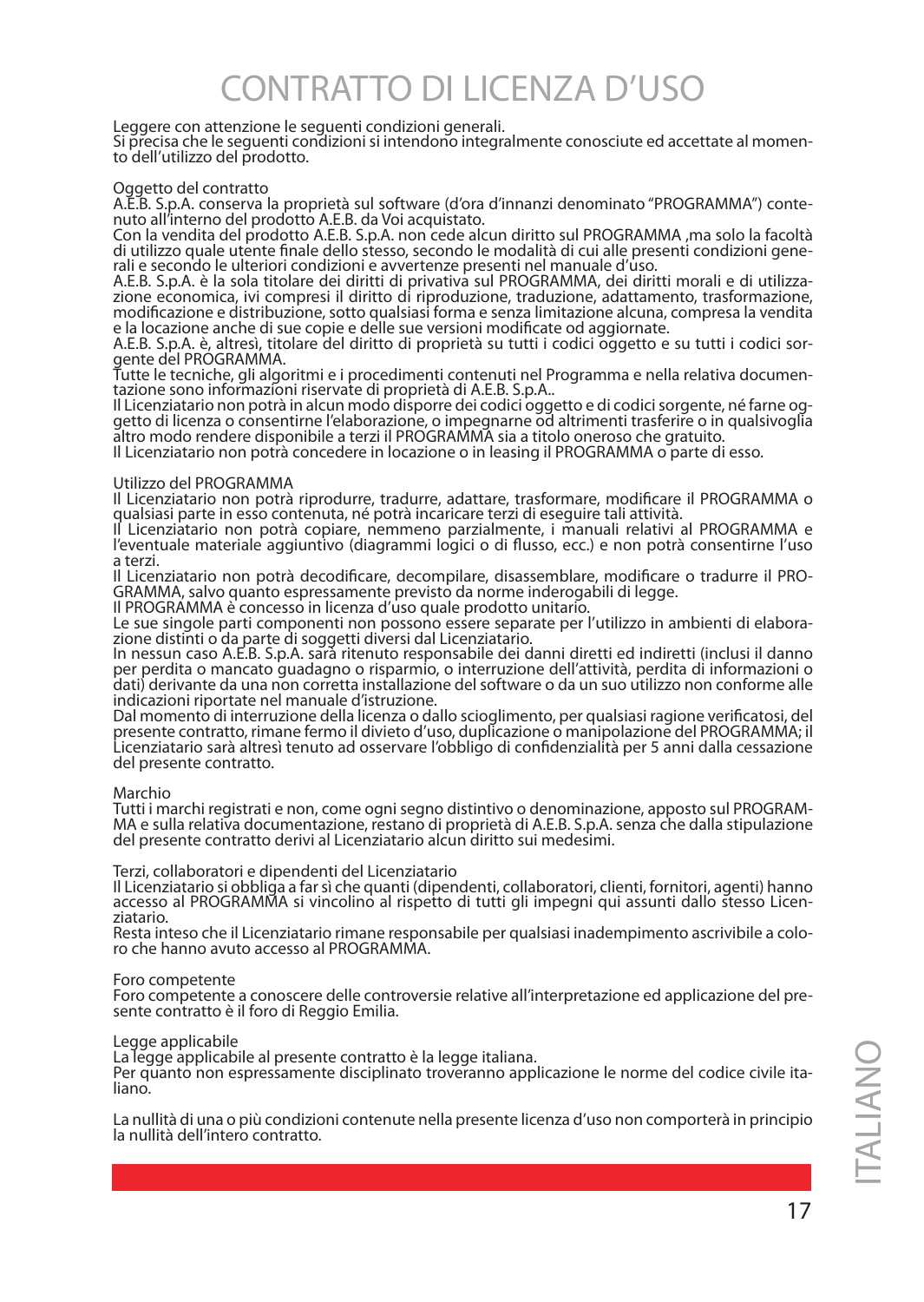# USER LICENCE AGREEMENT

#### <span id="page-17-0"></span>**Read the following general conditions carefully.**

#### **The user shall be deemed to be fully acquainted with the following conditions and to have accepted them at the time of the software usage.**

#### **Scope of the agreement**

A.E.B. S.p.A. retains ownership of the software (herein referred to as "PROGRAM") required to use the A.E.B. product you have purchased.

A.E.B. S.p.A. does not assign any rights to the PROGRAM through the sale of this product, but solely the right of use as the end user of the said product, in accordance with the modalities described in these general conditions and subject to further conditions and cautions given in the user manual.

A.E.B. S.p.A. is the sole holder of all copyright and other rights of the PROGRAM, the moral rights and the rights of economic use, including the right of reproduction, translation, adaptation, transformation, modification and distribution, in any form and with no restrictions whatsoever, including the sale and the lease of its copies and of modified or updated versions.

A.E.B. S.p.A. is also the holder of the intellectual property rights to all the object codes and to all the source codes for the PROGRAM.

All the techniques, algorithms and procedures contained in the PROGRAM and in the associated documentation are considered confidential and property of A.E.B. S.p.A.

The Licensee may not dispose in any way of the object codes or source codes, or include them as part of a licence, or allow them to be processed, pledged or otherwise transferred, or in any way to make the PROGRAM available to third parties whether for sale or for free.

The Licensee shall not hire or lease the PROGRAM or any part of it.

#### **Use of the PROGRAM**

The Licensee may not reproduce, translate, adapt, transform, modify the PROGRAM or any part of its contents, nor may it engage third parties to perform the said activities.

The Licensee may not copy, even in part, the manuals relating to the PROGRAM and any additional material (logical diagrams or flow charts, etc.) and may not consent to their use by third parties.

The Licensee may not decodify, decompile, disassemble, modify or translate the PROGRAM, except as expressly provided under mandatory statutory regulations.

This user licence is granted for the PROGRAM as a single product.

Its individual component parts may not be divided for use in separate processing environments or by parties other than the Licensee.

Under no circumstances shall A.E.B. S.p.A. be liable for direct and indirect damage (including damage through loss of earnings or savings, or interruptions to activities, loss of information or data) deriving from the incorrect installation of the software or from any use that does not comply with the indications given in the user manual.

Any interruption to the licence or the cancellation of this agreement, for whatever reason this occurs, shall not detract from the prohibition to use, duplicate or tamper with the PROGRAM; the Licensee will also undertake to observe the obligation of confidentiality for 5 years after the date when this agreement expires.

#### **Trademark**

All trademarks, whether registered or not, and all distinctive signs or names used to mark the PROGRAM and the associated documentation shall remain the property of A.E.B. S.p.A. and the Licensee shall derive no rights to the latter by entering into this agreement.

#### **Third parties and the Licensee's collaborators and employees**

The Licensee undertakes to ensure that all persons (employees, collaborators, clients, suppliers, agents) with access to the PROGRAM are bound to observe all the obligations assumed herein by the Licensee. It is hereby understood that the Licensee will be liable for any breach attributable to those individuals who have been given access to the PROGRAM.

#### **Court with jurisdiction**

The court with jurisdiction to settle any disputes concerning the construal and application of this agreement will be the Court of Reggio Emilia.

#### **Applicable law**

This contract will be governed by Italian law.

In the event of any aspect not expressly provided for herein, reference will be made to the provisions of the Italian Civil Code.

The nullity of one or more conditions of this user license will not, in principle, determine the nullity of the entire agreement.